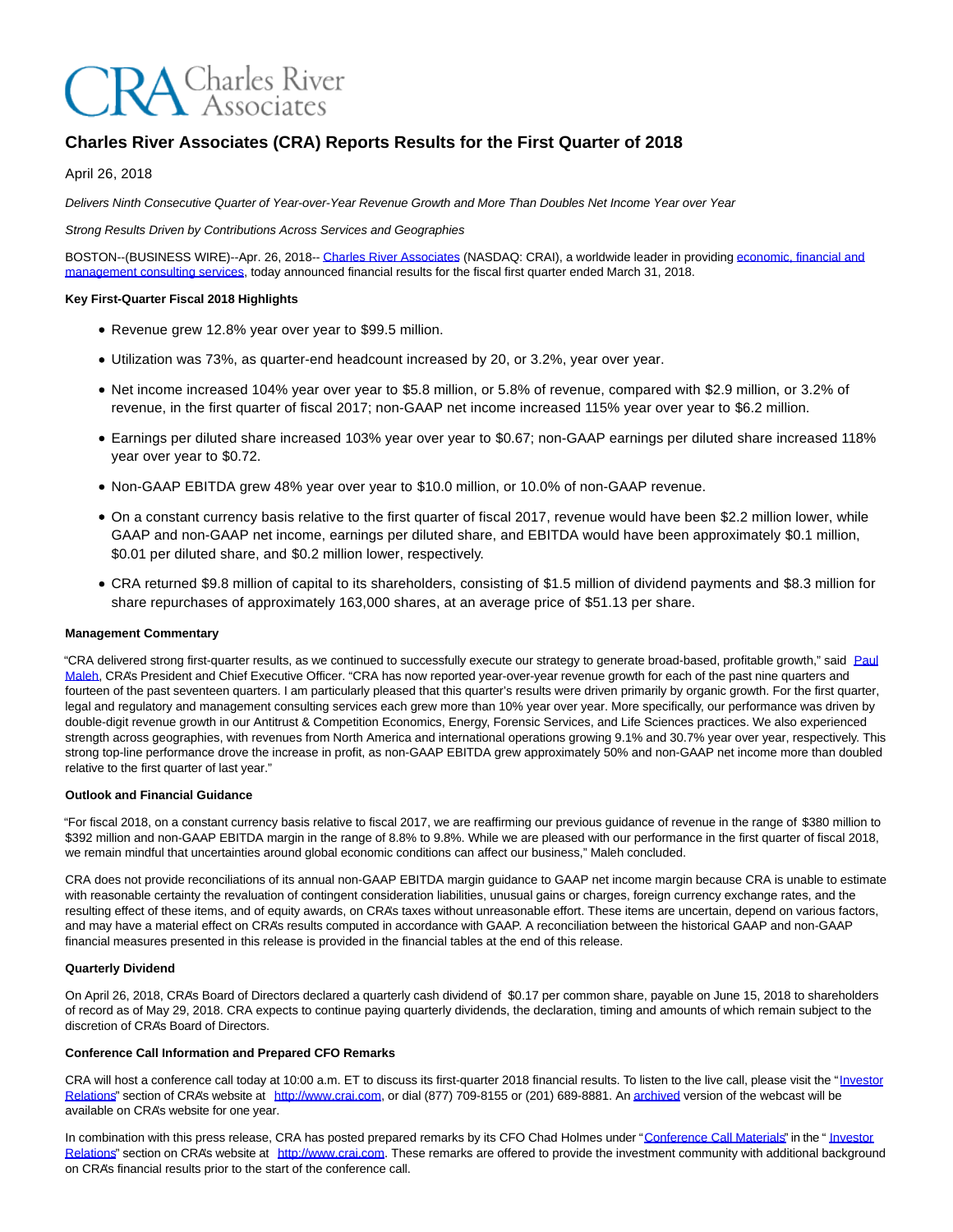#### **About Charles River Associates (CRA)**

Charles River Associates® is a global consulting firm specializing in [economic, financial, and management consulting services.](http://cts.businesswire.com/ct/CT?id=smartlink&url=http%3A%2F%2Fwww.crai.com%2F&esheet=51795697&newsitemid=20180426005865&lan=en-US&anchor=economic%2C+financial%2C+and+management+consulting+services&index=10&md5=63835f6b403e895229b363563df422c9) CRA advises clients on economic and financial matters pertaining to litigation and regulatory proceedings, and guides corporations through critical business strategy and performance-related issues. Since 1965, clients have engaged CRA for its unique combination of functional expertise and industry knowledge, and for its objective solutions to complex problems. Headquartered in Boston, CRA has offices throughout the world. Detailed information about Charles River Associates, a registered trade name of CRA International, Inc., is available a[t www.crai.com.](http://cts.businesswire.com/ct/CT?id=smartlink&url=http%3A%2F%2Fwww.crai.com&esheet=51795697&newsitemid=20180426005865&lan=en-US&anchor=www.crai.com&index=11&md5=a5cb8988f8059ad3bad6722f8ed97c0a) Follow us o[n LinkedIn,](http://cts.businesswire.com/ct/CT?id=smartlink&url=https%3A%2F%2Fwww.linkedin.com%2Fcompany%2Fcharles-river-associates&esheet=51795697&newsitemid=20180426005865&lan=en-US&anchor=LinkedIn&index=12&md5=3c4a17df1059f03ff15b8d8f12bb5605) [Twitter,](http://cts.businesswire.com/ct/CT?id=smartlink&url=https%3A%2F%2Ftwitter.com%2FNews_CRA&esheet=51795697&newsitemid=20180426005865&lan=en-US&anchor=Twitter&index=13&md5=7ef2a86270d9d106c706226656ef4eb6) and [Facebook.](http://cts.businesswire.com/ct/CT?id=smartlink&url=https%3A%2F%2Fwww.facebook.com%2FCharlesRiverAssociates&esheet=51795697&newsitemid=20180426005865&lan=en-US&anchor=Facebook&index=14&md5=440d768a3df5dd04a540767e8e3827d7)

#### **NON-GAAP FINANCIAL MEASURES**

In this release, CRA has supplemented the presentation of its financial results calculated in accordance with U.S. generally accepted accounting principles or "GAAP" with financial measures that were not calculated in accordance with GAAP. CRA believes that the non-GAAP financial measures described below are important to management and investors because these measures are more indicative of CRA's ongoing operating results and financial condition.

The adjustments made to the financial measures identified in this release as "non-GAAP" are as follows: for all periods presented, CRA has excluded the results of its GNU subsidiary, which sold substantially all of its assets in April 2016, and for the first quarter of fiscal 2018, CRA has also excluded certain non-cash charges relating principally to valuation changes in contingent consideration and net costs related to a lease recapture. This release also presents certain current fiscal period financial measures on a "constant currency" basis in order to isolate the effect that foreign currency exchange rate fluctuations can have on CRA's financial results. These constant currency measures are determined by recalculating the current fiscal period local currency financial measure using the specified corresponding prior fiscal period's foreign exchange rates. Finally, this release also presents the non-GAAP financial metric EBITDA. In addition to supplementing its understanding and evaluation of CRA's performance, these non-GAAP measures are used by CRA in its budgeting process, and the non-GAAP adjustments described above are made to the performance criteria for some of CRA's performance-based compensation.

All of the non-GAAP financial measures referred to above should be considered in conjunction with, and not as a substitute for, the GAAP financial information presented in this release. EBITDA and the financial measures identified in this release as "non-GAAP" are reconciled to their GAAP comparable measures in the financial tables appended to the end of this press release. In evaluating these non-GAAP financial measures, note that the non-GAAP financial measures used by CRA may be calculated differently from, and therefore may not be comparable to, similarly titled measures used by other companies.

#### **SAFE HARBOR STATEMENT**

Statements in this press release concerning our future business, operating results and financial condition, including those concerning guidance on future revenue and non-GAAP EBITDA margin, our continued ability to execute on any strategy, our expectations regarding the payment of any future quarterly dividends, and statements using the terms "expect" or similar expressions, are "forward-looking" statements as defined in Section 21 of the Exchange Act. These statements are based upon our current expectations and various underlying assumptions. Although we believe there is a reasonable basis for these statements and assumptions, and these statements are expressed in good faith, these statements are subject to a number of additional factors and uncertainties. Our actual revenue and non-GAAP EBITDA margin in fiscal 2018 on a constant currency basis relative to fiscal 2017 could differ materially from the guidance presented herein, and our actual performance and results may differ materially from the performance and results contained in or implied by the other forward-looking statements made herein, due to many important factors. These factors include, but are not limited to, the possibility that the demand for our services may decline as a result of changes in general and industry specific economic conditions; the timing of engagements for our services; the effects of competitive services and pricing; our ability to attract and retain key employee or non-employee experts; the inability to integrate and utilize existing consultants and personnel; the decline or reduction in project work or activity; global economic conditions including less stable political and economic environments; foreign currency exchange rate fluctuations; unanticipated expenses and liabilities; risks inherent in international operations; changes in tax law or accounting standards, rules, and regulations; our ability to collect on forgivable loans should any become due; and professional and other legal liability or settlements. Additional risks and uncertainties are discussed in our periodic filings with the Securities and Exchange Commission under the heading "Risk Factors." The inclusion of such forward-looking information should not be regarded as our representation that the future events, plans, or expectations contemplated will be achieved. We undertake no obligation to update any forward-looking statements after the date of this press release, and we do not intend to do so.

#### **CRA INTERNATIONAL, INC.**

# **UNAUDITED CONDENSED CONSOLIDATED STATEMENTS OF OPERATIONS INCLUDING A RECONCILIATION TO NON-GAAP RESULTS FOR THE QUARTER ENDED MARCH 31, 2018 COMPARED TO THE QUARTER ENDED APRIL 1, 2017**

|                                                                      | Quarter Ended March 31, 2018 |                 |                            |                 |                 |                | Quarter Ended April 1, 2017 |                            |                 |                 |  |  |
|----------------------------------------------------------------------|------------------------------|-----------------|----------------------------|-----------------|-----------------|----------------|-----------------------------|----------------------------|-----------------|-----------------|--|--|
|                                                                      |                              | <b>GAAP</b>     |                            |                 | <b>Non-GAAP</b> |                | <b>GAAP</b>                 |                            |                 | <b>Non-GAAP</b> |  |  |
|                                                                      | <b>GAAP</b>                  | $%$ of          | Adjustments<br>to          | <b>Non-GAAP</b> | $%$ of          | <b>GAAP</b>    | $%$ of                      | <b>Adjustments</b><br>to   | <b>Non-GAAP</b> | $%$ of          |  |  |
|                                                                      | <b>Results</b>               | <b>Revenues</b> | <b>GAAP</b><br>Results (1) | <b>Results</b>  | <b>Revenues</b> | <b>Results</b> | <b>Revenues</b>             | <b>GAAP</b><br>Results (2) | <b>Results</b>  | <b>Revenues</b> |  |  |
| Revenues<br>Cost of services<br>(exclusive of<br>depreciation<br>and | \$99,476                     | 100.0%          | \$<br>$\sim$               | \$<br>99,476    | 100.0%          | \$88,171       | 100.0%                      | \$<br>$\blacksquare$       | \$<br>88,171    | 100.0%          |  |  |
| amortization)<br>Selling, general<br>and                             | 68,082                       | 68.4%           | (107)                      | 68,189          | 68.5%           | 62,581         | 71.0%                       | $\overline{\phantom{a}}$   | 62,581          | 71.0%           |  |  |
| administrative                                                       | 21.650                       | 21.8%           | 555                        | 21,095          | 21.2%           | 18,716         | 21.2%                       | 52                         | 18,664          | 21.2%           |  |  |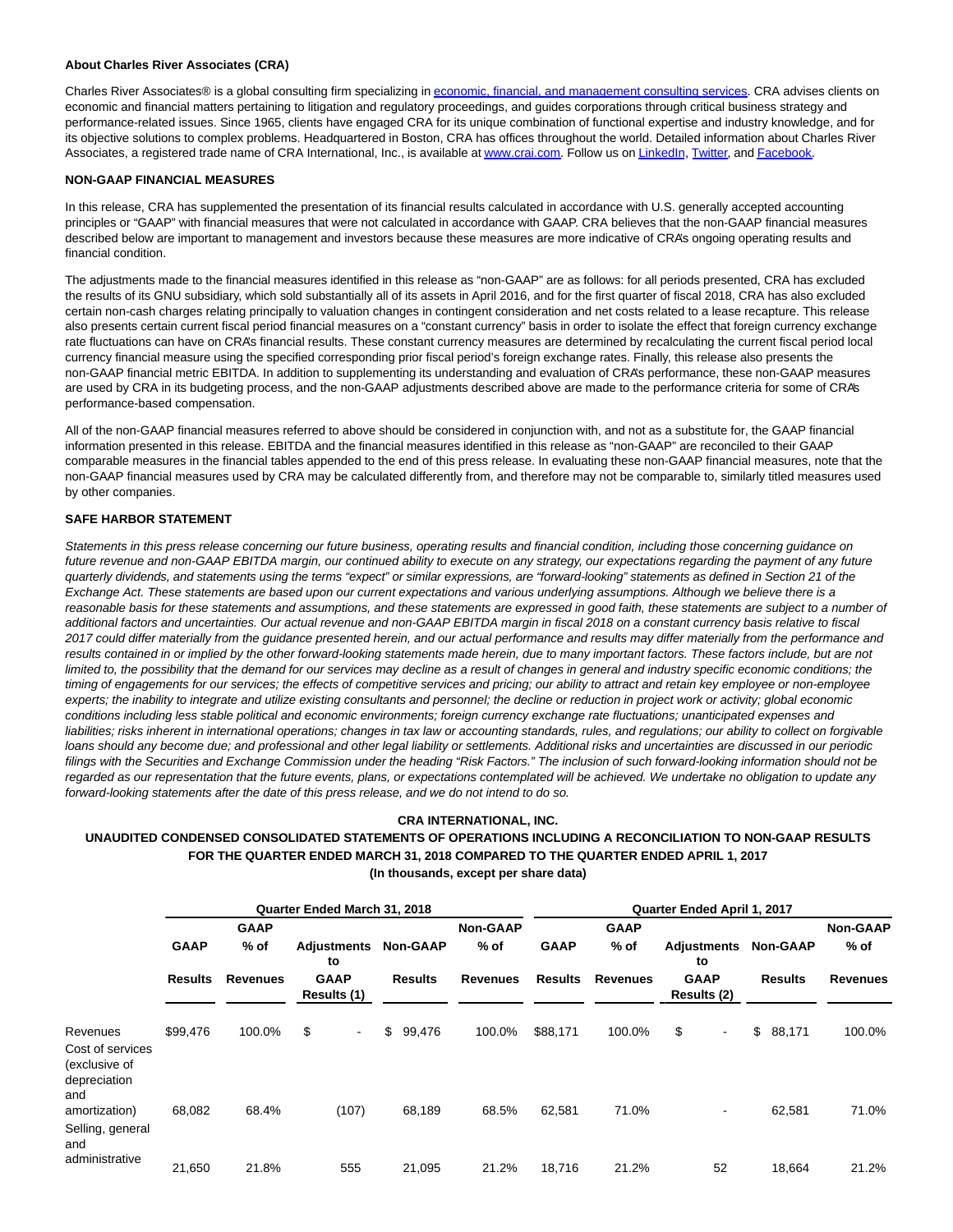| expenses                                                                           |                          |         |             |                          |         |                          |         |                |                          |         |
|------------------------------------------------------------------------------------|--------------------------|---------|-------------|--------------------------|---------|--------------------------|---------|----------------|--------------------------|---------|
| Depreciation<br>and                                                                |                          |         |             |                          |         |                          |         |                |                          |         |
| amortization                                                                       | 2,231                    | 2.2%    |             | 2,231                    | 2.2%    | 1,963                    | 2.2%    |                | 1,963                    | 2.2%    |
| Income (loss)<br>from operations                                                   | 7,513                    | 7.6%    | (448)       | 7,961                    | 8.0%    | 4,911                    | 5.6%    | (52)           | 4,963                    | 5.6%    |
| Interest and<br>other income                                                       |                          |         |             |                          |         |                          |         |                |                          |         |
| (expense), net<br>Income (loss)<br>before provision<br>for income<br>taxes and     | (278)                    | $-0.3%$ |             | (278)                    | $-0.3%$ | (303)                    | $-0.3%$ |                | (303)                    | $-0.3%$ |
| noncontrolling<br>interest                                                         | 7,235                    | 7.3%    | (448)       | 7,683                    | 7.7%    | 4,608                    | 5.2%    | (52)           | 4,660                    | 5.3%    |
| Provision for<br>income taxes<br>Net income                                        | 1,421                    | 1.4%    | (68)        | 1,489                    | 1.5%    | 1,778                    | 2.0%    | $\blacksquare$ | 1,778                    | 2.0%    |
| (loss)<br>Net (income)<br>loss attributable<br>to                                  | 5,814                    | 5.8%    | (380)       | 6,194                    | 6.2%    | 2,830                    | 3.2%    | (52)           | 2,882                    | 3.3%    |
| noncontrolling<br>interests, net of<br>tax                                         |                          | 0.0%    |             |                          | 0.0%    | 23                       | 0.0%    | 23             |                          | 0.0%    |
| Net income<br>(loss)<br>attributable to<br><b>CRA</b><br>International,<br>Inc.    | \$5,814                  | 5.8%    | \$<br>(380) | \$<br>6,194              | 6.2%    | \$2,853                  | 3.2%    | \$<br>(29)     | 2,882<br>\$              | 3.3%    |
| Net Income per<br>share<br>attributable to<br><b>CRA</b><br>International,<br>Inc. |                          |         |             |                          |         |                          |         |                |                          |         |
| <b>Basic</b><br><b>Diluted</b>                                                     | \$<br>0.70<br>\$<br>0.67 |         |             | 0.74<br>\$<br>\$<br>0.72 |         | 0.34<br>\$<br>\$<br>0.33 |         |                | 0.34<br>\$<br>0.33<br>\$ |         |
| Weighted<br>average<br>number of<br>shares<br>outstanding:                         |                          |         |             |                          |         |                          |         |                |                          |         |
| Basic<br>Diluted                                                                   | 8,285<br>8,580           |         |             | 8,285<br>8,580           |         | 8,419<br>8,621           |         |                | 8,419<br>8,621           |         |
|                                                                                    |                          |         |             |                          |         |                          |         |                |                          |         |

(1) These adjustments relate principally to valuation changes in contingent consideration and net costs related to a lease recapture.

(2) These adjustments include activity related to GNU123 Liquidating Corporation ("GNU"), formerly known as CRA's majority owned subsidiary "NeuCo". In April 2016, substantially all of GNU's assets were sold.

## **CRA INTERNATIONAL, INC. UNAUDITED NON-GAAP EBITDA AND RECONCILIATION TO NET INCOME FOR THE FISCAL QUARTER ENDED MARCH 31, 2018 COMPARED TO THE FISCAL QUARTER ENDED APRIL 1, 2017 (In thousands)**

| Quarter Ended March 31, 2018 |                 |                            |                 |                 |             | <b>Quarter Ended April 1, 2017</b> |                            |                 |                 |  |  |
|------------------------------|-----------------|----------------------------|-----------------|-----------------|-------------|------------------------------------|----------------------------|-----------------|-----------------|--|--|
|                              | <b>GAAP</b>     |                            |                 | <b>Non-GAAP</b> |             | <b>GAAP</b>                        |                            |                 | <b>Non-GAAP</b> |  |  |
|                              | $%$ of          | Adjustments<br>to          |                 | $%$ of          |             | $%$ of                             | <b>Adjustments</b><br>to   |                 | $%$ of          |  |  |
| <b>GAAP</b>                  | <b>Revenues</b> | <b>GAAP</b><br>Results (1) | <b>Non-GAAP</b> | <b>Revenues</b> | <b>GAAP</b> | <b>Revenues</b>                    | <b>GAAP</b><br>Results (2) | <b>Non-GAAP</b> | Revenues        |  |  |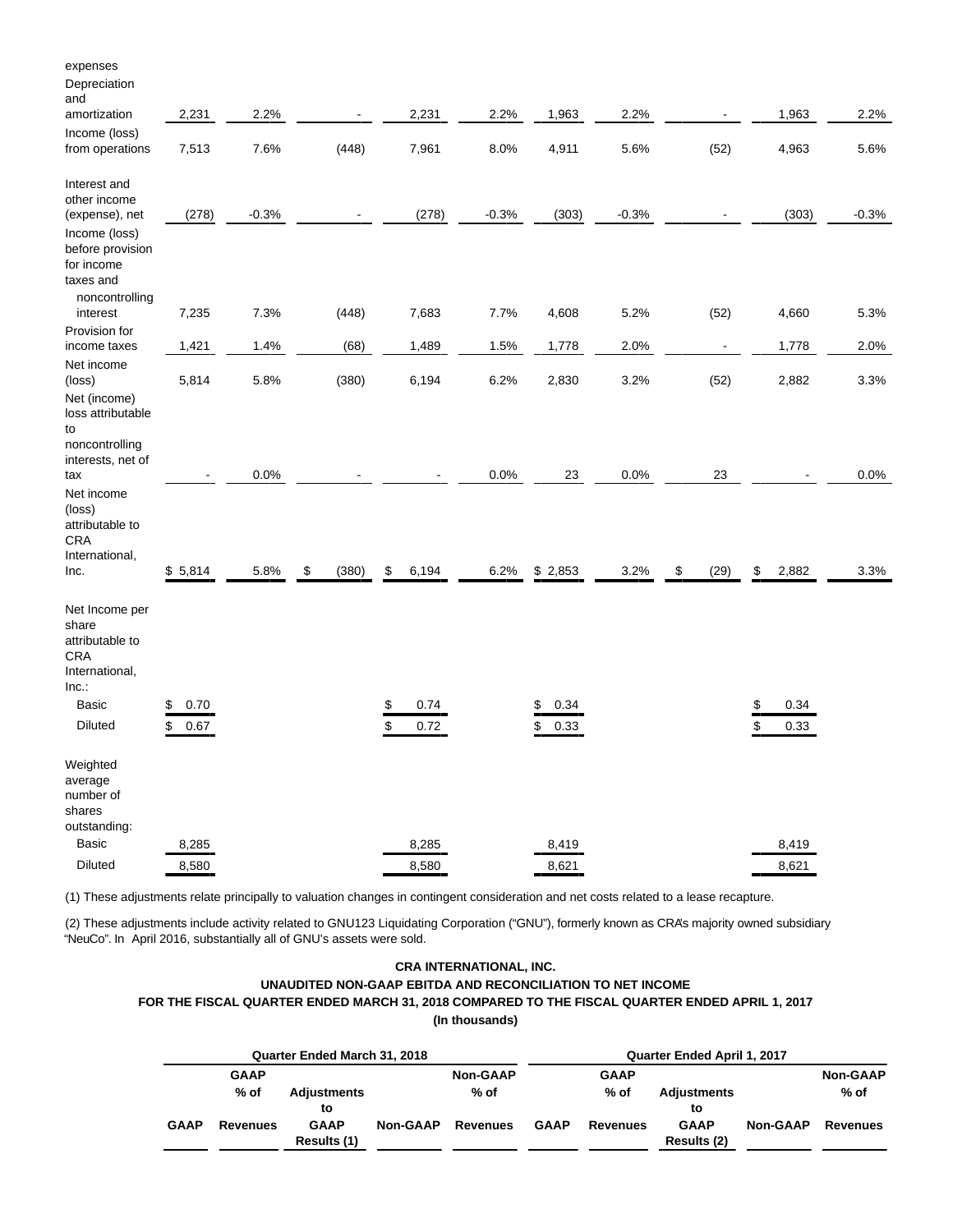| Revenues                                                                                    | \$99,476 | 100.0% | \$          | \$<br>99,476 | 100.0% | \$88,171 | 100.0% | \$         | \$<br>88,171 | 100.0% |
|---------------------------------------------------------------------------------------------|----------|--------|-------------|--------------|--------|----------|--------|------------|--------------|--------|
| Net income<br>(loss)<br>attributable to<br><b>CRA</b><br>International,<br>Inc.<br>Net loss | \$5,814  | 5.8%   | \$<br>(380) | \$<br>6,194  | 6.2%   | \$2,853  | 3.2%   | \$<br>(29) | \$<br>2,882  | 3.3%   |
| attributable to<br>noncontrolling                                                           |          |        |             |              |        |          |        |            |              |        |
| interests, net of<br>tax                                                                    |          | 0.0%   |             |              | 0.0%   | (23)     | 0.0%   | (23)       |              | 0.0%   |
| Net income                                                                                  |          |        |             |              |        |          |        |            |              |        |
| (loss)                                                                                      | 5,814    | 5.8%   | (380)       | 6,194        | 6.2%   | 2,830    | 3.2%   | (52)       | 2,882        | 3.3%   |
| Interest<br>expense, net<br>Provision for                                                   | 37       | 0.0%   |             | 37           | 0.0%   | 112      | 0.1%   |            | 112          | 0.1%   |
| income taxes                                                                                | 1,421    | 1.4%   | (68)        | 1,489        | 1.5%   | 1,778    | 2.0%   |            | 1,778        | 2.0%   |
| Depreciation<br>and                                                                         |          |        |             |              |        |          |        |            |              |        |
| amortization                                                                                | 2,231    | 2.2%   |             | 2,231        | 2.2%   | 1,963    | 2.2%   |            | 1,963        | 2.2%   |
| <b>EBITDA</b>                                                                               | 9,503    | 9.6%   | (448)       | 9,951        | 10.0%  | 6,683    | 7.6%   | (52)       | 6,735        | 7.6%   |

(1) These adjustments relate principally to valuation changes in contingent consideration and net costs related to a lease recapture.

(2) These adjustments include activity related to GNU123 Liquidating Corporation ("GNU"), formerly known as CRA's majority owned subsidiary "NeuCo". In April 2016, substantially all of GNU's assets were sold.

## **CRA INTERNATIONAL, INC. UNAUDITED CONDENSED CONSOLIDATED BALANCE SHEETS (In thousands)**

|                                            | March 31,<br>2018 | December 30,<br>2017 |         |  |  |
|--------------------------------------------|-------------------|----------------------|---------|--|--|
| Assets                                     |                   |                      |         |  |  |
| Cash and cash equivalents                  | \$<br>10,852      | \$                   | 54,035  |  |  |
| Accounts receivable and unbilled, net      | 120,191           |                      | 113,333 |  |  |
| Other current assets                       | 17,295            |                      | 16,913  |  |  |
| Total current assets                       | 148,338           |                      | 184,281 |  |  |
| Property and equipment, net                | 46,917            |                      | 44,643  |  |  |
| Goodwill and intangible assets, net        | 98,408            |                      | 98,208  |  |  |
| Other assets                               | 50,319            |                      | 34,625  |  |  |
| Total assets                               | \$343,982         | \$                   | 361,757 |  |  |
| Liabilities and shareholders' equity       |                   |                      |         |  |  |
| <b>Current liabilities</b>                 | \$104,272         | \$                   | 121,981 |  |  |
| Long-term liabilities                      | 34,507            |                      | 32,547  |  |  |
| <b>Total liabilities</b>                   | 138,779           |                      | 154,528 |  |  |
| Total shareholders' equity                 | 205,203           |                      | 207,229 |  |  |
| Total liabilities and shareholders' equity | \$343,982         | \$                   | 361,757 |  |  |

# **CRA INTERNATIONAL, INC. UNAUDITED CONDENSED CONSOLIDATED STATEMENTS OF CASH FLOWS**

(In thousands)

| <b>Quarter Ended</b> | <b>Quarter Ended</b> |
|----------------------|----------------------|
| March 31,            | April 1,             |
| 2018                 | 2017                 |